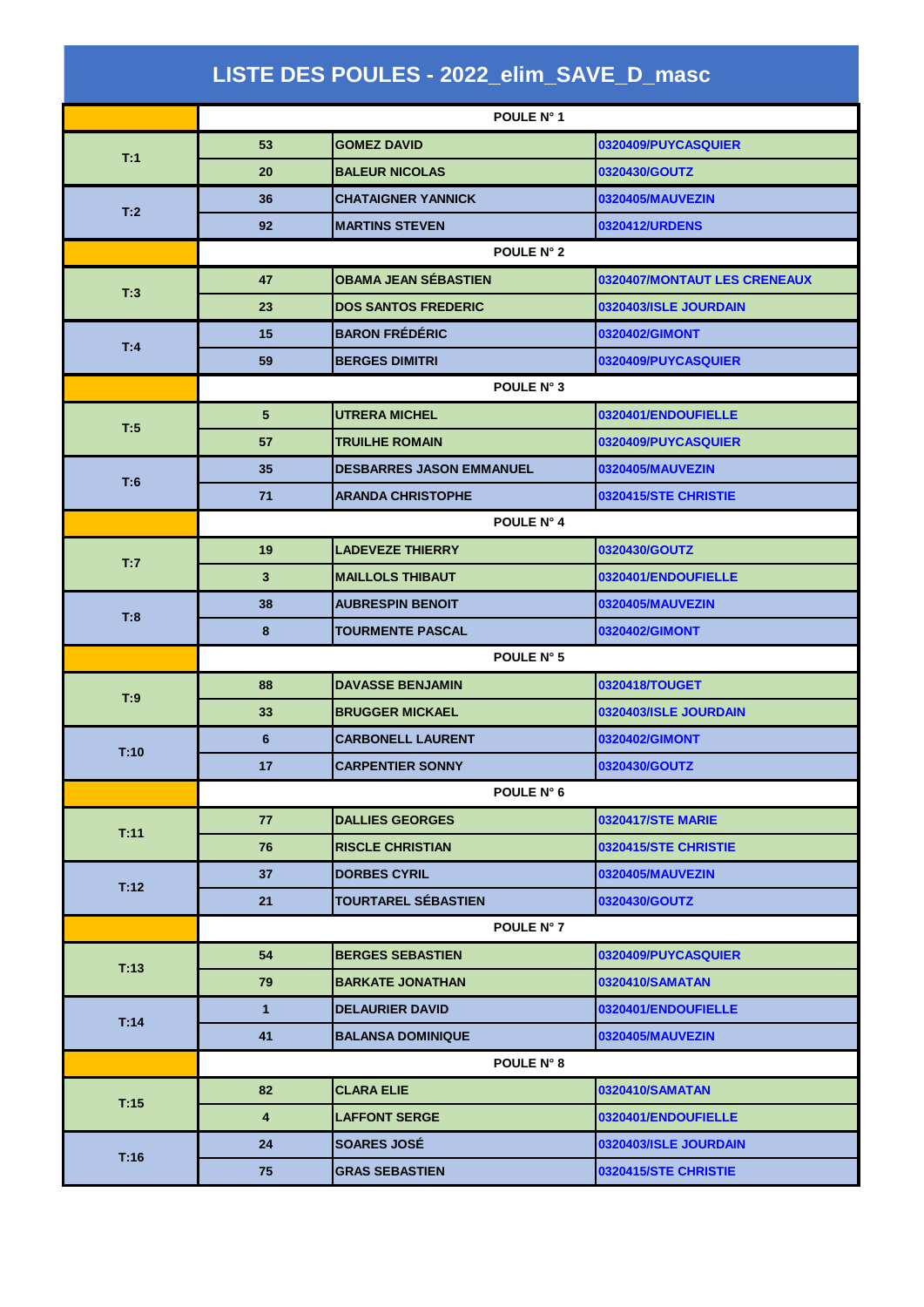|      | POULE N° 9     |                                                   |                              |  |
|------|----------------|---------------------------------------------------|------------------------------|--|
| T:17 | 72             | <b>CHARLOT JACQUIE</b>                            | 0320415/STE CHRISTIE         |  |
|      | 22             | <b>GIBERT PATRICE</b>                             | 0320403/ISLE JOURDAIN        |  |
| T.18 | 66             | <b>LOUBENS PIERRE</b>                             | 0320414/ST SAUVY             |  |
|      | 80             | DA COSTA RODRIGUES PAULO FRANCISCO0320410/SAMATAN |                              |  |
|      | POULE N° 10    |                                                   |                              |  |
| T:19 | 27             | <b>DANO AURÉLIEN</b>                              | 0320403/ISLE JOURDAIN        |  |
|      | 10             | <b>MESUIL ERIC</b>                                | 0320402/GIMONT               |  |
| T:20 | 78             | <b>LACROIX JASON</b>                              | 0320410/SAMATAN              |  |
|      | 46             | <b>LIBAROS JEAN-PIERRE</b>                        | 0320407/MONTAUT LES CRENEAUX |  |
|      | POULE N° 11    |                                                   |                              |  |
| T:21 | 69             | <b>HERNANDEZ ERIC</b>                             | 0320415/STE CHRISTIE         |  |
|      | 55             | <b>BERGES GILBERT</b>                             | 0320409/PUYCASQUIER          |  |
| T:22 | 48             | <b>LANASPEZE PHILIPPE</b>                         | 0320407/MONTAUT LES CRENEAUX |  |
|      | 32             | <b>MILLIER PASCAL</b>                             | 0320403/ISLE JOURDAIN        |  |
|      | POULE N° 12    |                                                   |                              |  |
|      | 43             | <b>MELAC FRANCIS</b>                              | 0320405/MAUVEZIN             |  |
| T:23 | 63             | <b>FAJARDO ANTONY</b>                             | 0320434/SAINT ANDRE          |  |
|      | 85             | <b>LONGUET DANIEL</b>                             | 0320411/SEGOUFIELLE          |  |
| T.24 | 67             | <b>BERAUT CHRISTOPHE</b>                          | 0320415/STE CHRISTIE         |  |
|      |                | POULE N° 13                                       |                              |  |
|      | $\overline{7}$ | <b>GIAVARINI JEROME</b>                           | 0320402/GIMONT               |  |
| T:25 | 50             | <b>DUMOULIN JEAN</b>                              | 0320422/PUJAUDRAN            |  |
| T:26 | 30             | <b>MANDON LUC</b>                                 | 0320403/ISLE JOURDAIN        |  |
|      | 56             | <b>FORTEA ROMAIN</b>                              | 0320409/PUYCASQUIER          |  |
|      |                | POULE N° 14                                       |                              |  |
| T:27 | 16             | <b>RENARD JORDAN</b>                              | 0320430/GOUTZ                |  |
|      | 51             | <b>SANTACREU JOSEPH</b>                           | 0320422/PUJAUDRAN            |  |
| T:28 | 14             | <b>CECCATO BENJAMIN</b>                           | 0320402/GIMONT               |  |
|      | 29             | <b>BENSIMON JÉRÔME</b>                            | 0320403/ISLE JOURDAIN        |  |
|      |                | POULE N° 15                                       |                              |  |
| T:29 | 26             | <b>CASTEL ROBERT</b>                              | 0320403/ISLE JOURDAIN        |  |
|      | 70             | <b>MIGNARDI ANDRE</b>                             | 0320415/STE CHRISTIE         |  |
| T:30 | 49             | <b>CANDELON CLÉMENT</b>                           | 0320407/MONTAUT LES CRENEAUX |  |
|      | 83             | <b>PAPAIS PAUL</b>                                | 0320410/SAMATAN              |  |